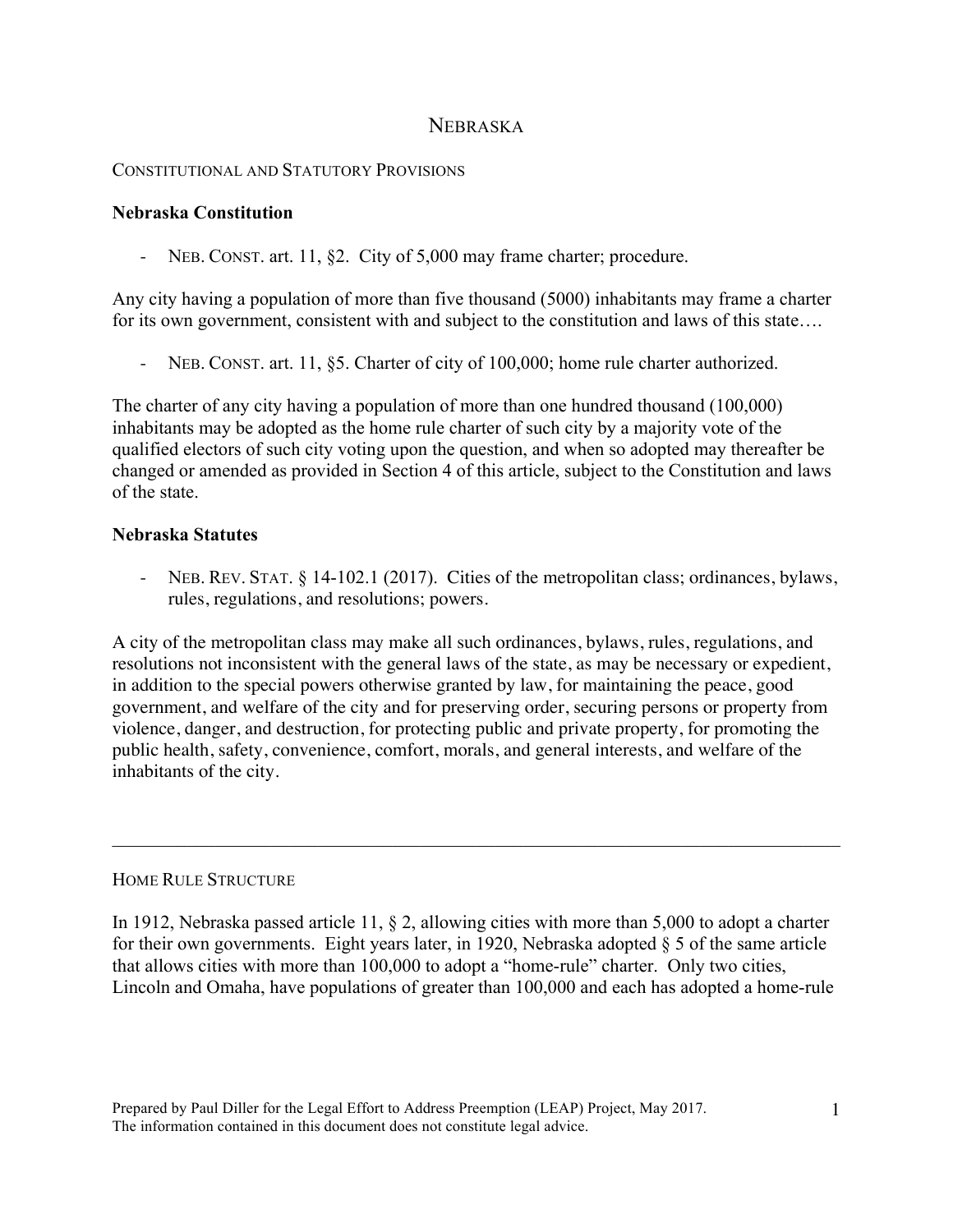charter.<sup>1</sup> No other city has its own charter to avail itself of the presumably more limited powers under article 11,  $\S 2^2$ . Nebraska statutes delegate to all cities "of the metropolitan class," whether they have a charter or not, something like the police power. "Metropolitan class" includes those cities with more than 300,000, which is only Omaha.<sup>3</sup>

Pursuant to the Nebraska Constitution, home-rule charter cities have the "authority to exercise all powers of local self-government."<sup>4</sup> Home rule charters "must be consistent with and subject to the Constitution and laws of th[e] state.<sup>55</sup> An ordinance is inconsistent with a state statute if it permits or licenses that which a statute forbids or prohibits. 6 General laws of statewide concern will preempt any conflicting provision of a city home rule charter.<sup>7</sup> For example, the Nebraska courts have held that labor relations and practices are matters of statewide concern, and state legislation in those areas preempts any provisions in a home rule charter. $8$ 

Under Nebraska law, the state may also preempt local action through field preemption and "a city may not legislate in a field that the state has preempted. . . ."<sup>9</sup> The state may preempt a municipal law or charter in a field by expressly stating that no municipality or other governmental unit shall make any law, ordinance, or regulation in that area.<sup>10</sup>

#### IMMUNITY FROM STATE PREEMPTION

The Nebraska courts have repeatedly said that in "matters of strictly local concern," a home-rule city's ordinance or charter provision trumps state law.<sup>11</sup> Although this principle is oft-quoted in

special powers under this statutory provision).

 $4^{4}$  Mollner v. City of Omaha, 98 N.W.2d 33, 40 (Neb. 1959).

 $\frac{1}{1}$ <sup>1</sup> Robert Blair, *Nebraska*, *in* Political Encyclopedia of U.S. States & Regions 597 (Donald P. Haider Markel ed. 2008).

<sup>2</sup> *See* A.B. Winter, *Nebraska Home Rule: The Record and Some Recommendations*, 59 NEB. L. REV. 601, 602 (1980) (noting that Grand Island took advantage of the 1912 constitutional provision by adopting a charter in 1928 but abandoned it in 1963). Interestingly, and perhaps because Grand Island dropped its charter, thus mooting the point, the case law in Nebraska does not methodically distinguish between the powers of a city under article 11, § 2, and those under article 11, § 5. Indeed, some cases refer to charters adopted under the former as "home-rule charters." *E.g.*, Nagle v. City of Grand Island, 12 N.W.2d 540, 541 (Neb. 1943) ("Grand Island adopted a home rule

charter in 1928 . . . under the provisions of section 2, art. XI of the Constitution . . . ."). <sup>3</sup> NEB. REV. STAT. § 14-101 (2017); *see also* State v. Belitz, 278 N.W.2d 769, 774 (Neb. 1979) (citing Omaha's

<sup>&</sup>lt;sup>5</sup> NEB. CONST. art. 11, § 2; Retired City Civilian Employees Club of City of Omaha v. City of Omaha Employees' Retirement System, 260 N.W.2d 472, 474-75 (Neb. 1977).

 $6$  State v. Salisbury, 579 N.W.2d 570, 574 (Neb. 1998) (citing Cincinnati v. Thompson, 643 N.E.2d 1157 (Ohio 1994); Richfield City v. Walker, 790 P.2d 87 (Utah 1990)).

<sup>&</sup>lt;sup>7</sup> *Nagle*, 12 N.W.2d at 541.<br><sup>8</sup> Midwest Employers Council, Inc. v. City of Omaha, 131 N.W.2d 609, 615-16 (Neb. 1964).

 $\frac{9}{10}$  Salisbury, 579 N.W.2d at 573.<br><sup>10</sup> Midtown Palace, Inc. v. City of Omaha, 229 N.W.2d 56, 58 (Neb. 1975) (holding that the state preempted the field of the regulation of obscenity where statute specifically stated that no municipality or other governmental unit shall make any law, ordinance, or regulation in that area).

<sup>&</sup>lt;sup>11</sup> In re App. of Lincoln Elec. Sys.,  $\overline{655}$  N.W.2d 363, 374 (Neb. 2003) ("[A] provision of a home rule charter must yield to a conflicting state statute, unless the provision relates to a matter of 'strictly municipal' concern"); *Nagle*, 12 N.W.2d at 541 ("[W]here the legislative act deals with a strictly local municipal concern, it can have no application